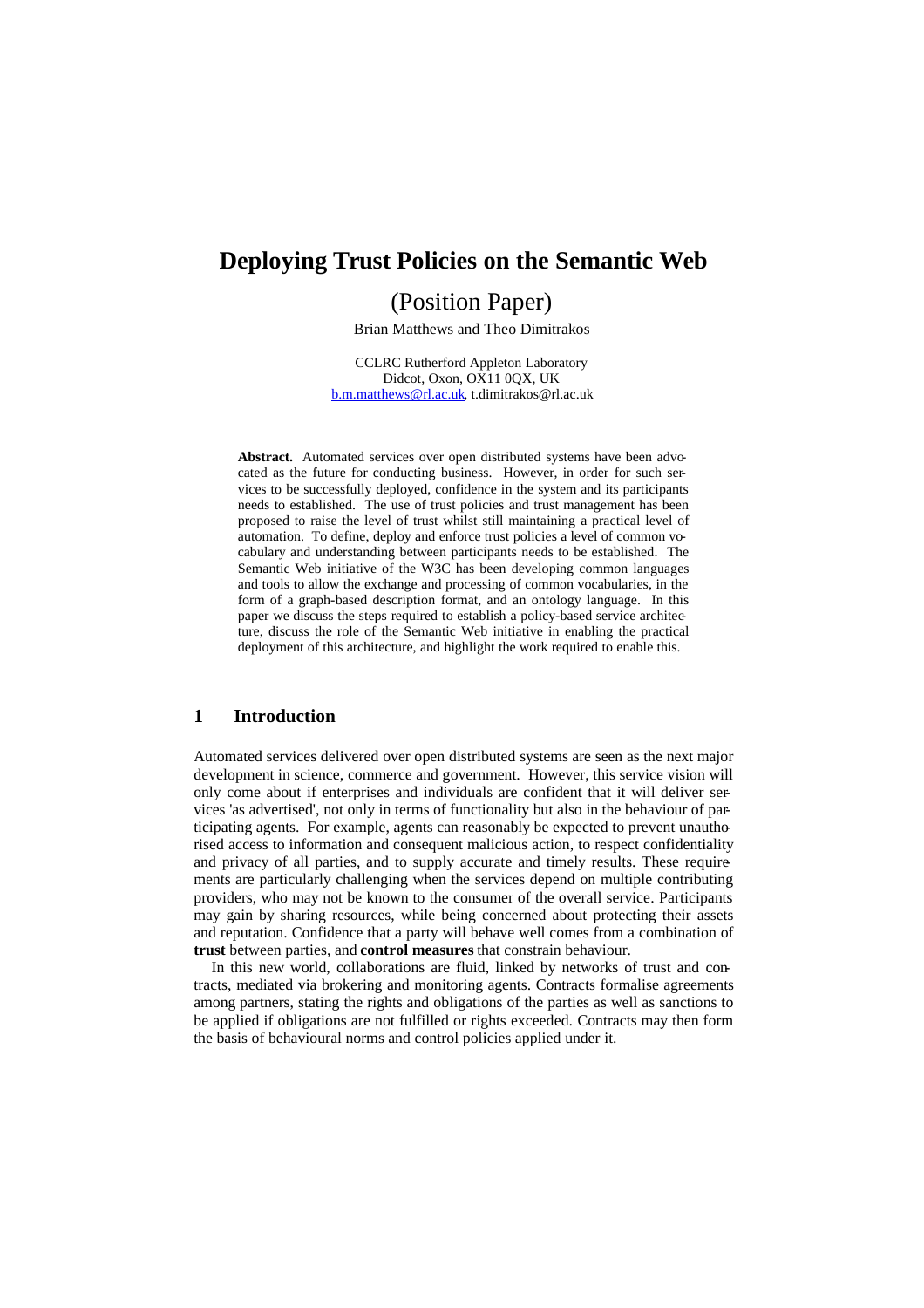Dependence on trust (that a partner will abide by agreements and policies) in such collaborations increases the efficiency of collaborations, but makes the collaborators more vulnerable. In contrast, enforcement of policies and contracts limits the risk of malicious or unintentional damage, at the price of increased overheads. The level of trust changes with time and with the importance of the interaction, and prescriptive contracts and policies cannot predict all possible behaviours in dynamic open systems. Consequently, trust and contract management frameworks need to be complemented by adaptive deployment mechanisms that resolve conflicts and support renegotiation and amendment in real time.

Existing tools and techniques for security management rely heavily on human intervention from system administrators and systems security officers using separate management applications in order to effect changes to the security configurations in response to security relevant events. In establishing dynamic collaborations on-demand, the scale, impact and frequency of changes increases dramatically and the variety of security mechanisms employed by the partners further impedes their deployment. Consequently, security management must become autonomic and adaptation must occur automatically in real-time, rather than through human intervention. Furthermore, autonomic security management will have to be complemented by extensible and machine processable standards for negotiating, validating and amending collaboration agreements, encoded by means of electronic contracts, which can be autonomically enacted by the platform.

Such extensible and machine processable standards require the development of common vocabularies and negotiation protocols. The Semantic Web initiative of the World Wide Web Consortium (W3C) is an effort to provide common machine-readable data onto the web, by allowing common vocabularies and conventions to be defined to describe web accessible resources. The aim of the Semantic Web is to be: *"… an extension of the current web in which information is given well-defined meaning, better enabling computers and people to work in cooperation*."[1]. The major components of the Semantic Web are the Resource Description Framework [13] for assigning properties and values to web resources, and for defining simple vocabularies, and the Web Ontology Language OWL [16], for defining more expressive vocabularies with additional constraints. Many tools and applications have now been produced on top of these basic Semantic Web tools.

In this paper we propose that the Semantic Web of the W3C provides an underlying framework to allow the deployment of a service architecture, as first suggested in [5]. We provide a survey of existing work which has been carried out to achieve this, and suggest how this and further work may be drawn together to support a complete Semantic Web enabled policy-based service architecture.

## **2 A Service Architecture**

A service based architecture which is augmented with trust policies and trust management would have the following stages.

1. **Semantic Web Services:** in addition to publishing their interfaces, Web Services would need to publish statements describing their intended or normative behaviour.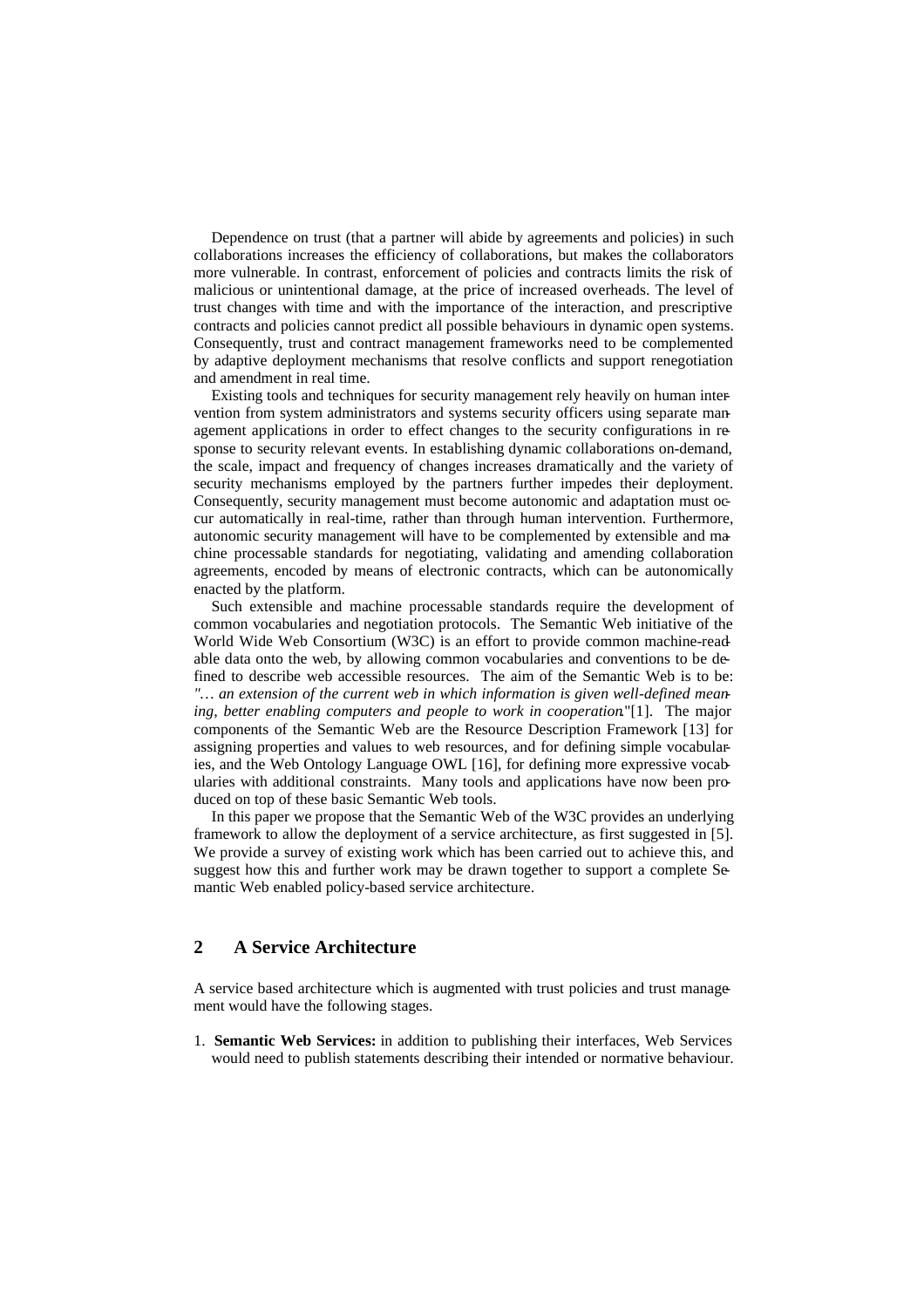These statements should be given common, machine processable, extensible semantics that support judgment of :

- whether a service can perform a given task;
- the relative ranking of a set of services with respect to basic QoS criteria.
- 2. **Trust policy publication:** service providers will publish policies for their use, detailing the obligations, privileges and expected levels of service which a user should accept before using the service.
- 3. **Service discovery:** users of services will seek services which satisfy their requirements, via automated search and negotiation mechanisms, to find the "best available" service. The criteria of "best" should include not only the functional requirements of the service delivering the service to the required quality, but also include both whether the published policy is acceptable to the user, and the reputation of the service provider, using any previous experience of using the provider, and any recommendations or guarantees provided by third parties.
- 4. **Service negotiation:** once a service has been selected, there needs to be a negotiation between service and user. As part of this process, the policies of both parties have to be interrogated and a contract of use established. As part of this process, a conversation needs to take place between the parties, establishing a mutually intelligible vocabulary of terms for data and process descriptions. This negotiation may involve third parties (brokers, guarantors, service framework providers etc) which may facilitate the relationship and foster trust between the parties.
- 5. **Experience monitoring:** during the execution of the service, which may be over a long period, its progress is monitored. The experience of the quality of the service may modify the relationship between the parties. For example, if the experience so far is good, then the parties may relax restrictions for the remainder of the service.
- 6. **Policy Enforcement:** policy statements need to be interpreted into lower-level rules which are then enforced at each network end-point.
- 7. **Service review:** after the end of the service the parties will review the progress of the service, and modify appropriately the trust evaluation of the other party, and modify the policies it will apply in future collaborations.

Thus at all stages of the process, a vocabulary describing the service needs to be established and exchanged between the parties.

## **3 Using the Semantic Web**

We consider how the Semantic Web can support the deployment of the policy-augmented service architecture described above.

#### **3.2 Policy publication and enforcement**

Web Services standards for SOAP-based message security and XML-based languages for access control (e.g. XACML [19]) are emerging. The use of XML as a basis for expression specification has the advantage of extensibility. Its semantics however are mostly implicit as meaning depends on a shared understanding derived from human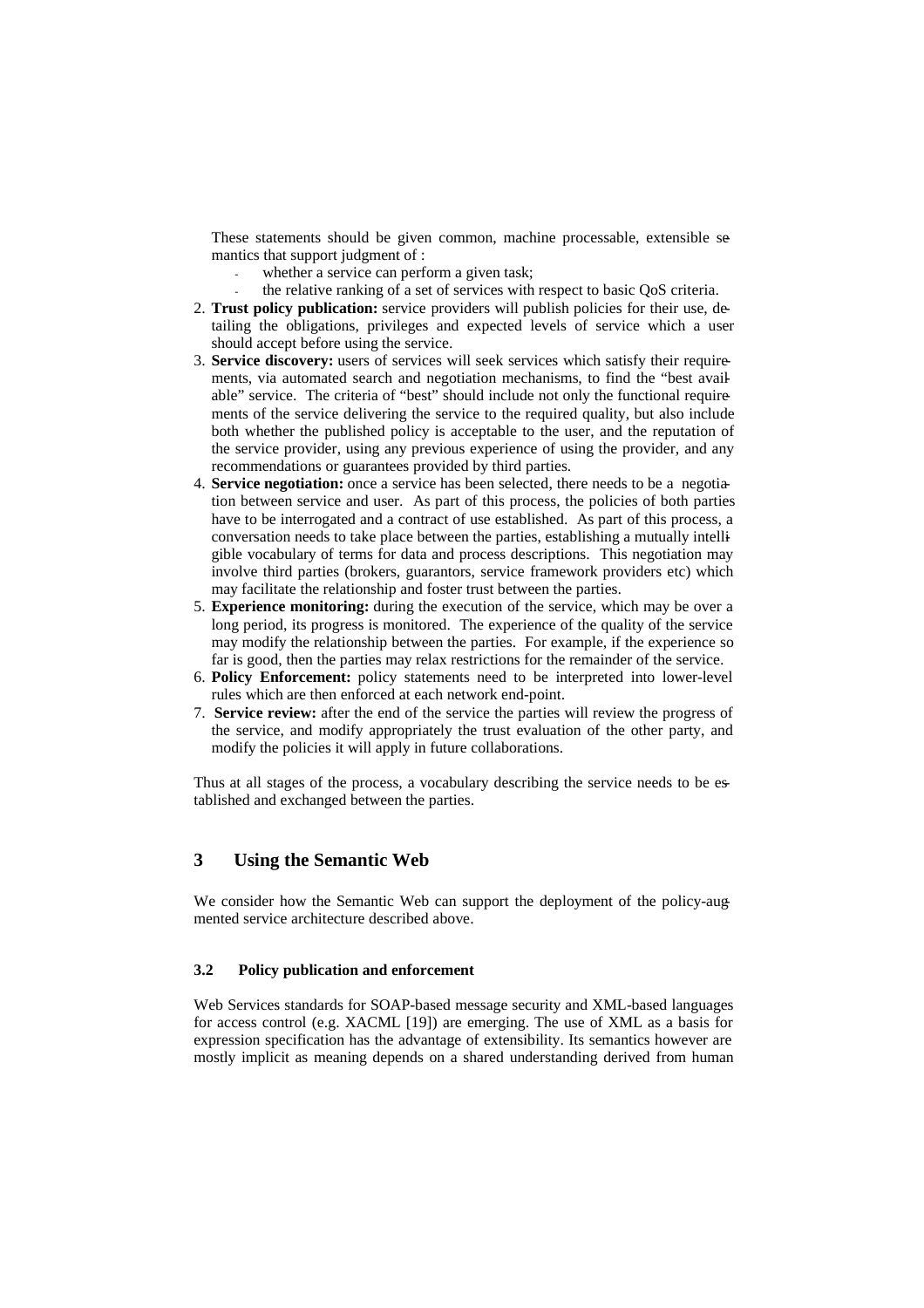consensus, and allow incompatible representation variations. Semantic Web-based policy representations could be mapped to lower level XML representations if required by an implementation.

Some initial efforts in the use of Semantic Web representations for basic security applications (authentication, access control, data integrity, encryption) have begun to bear fruit. For example, Denker et al. [4] have integrated a set of ontologies (credentials, security mechanisms) and security extensions for Web Service profiles with the CMU Semantic Matchmaker. Kagal et al. [9] are also developing Rei, a Semantic Web based policy language. Furthermore, KAoS services and tools allow for the specification, management, conflict resolution, and enforcement of policies within the specific contexts established by complex organizational structures represented as domains [2; 8; 17; 18]. A comparison of KAoS, Rei, and more traditional policy approaches such as Ponder can be found in [15].

The KAoS policy ontology distinguishes between authorizations and (state or event triggered, conditional) obligations. Other policy constructs, including delegation and role-based authorisations, are built out of the basic primitives of domains and the basic policy types. "Action" is defined as the ontological class used to classify instances of intended or performed actions. Applicability of action instances relates to a policy (instance) through the association of the corresponding classes. The use of OWL enables reasoning about the controlled environment, policy relations and disclosure, policy conflict detection, and harmonization, as well as about domain structure and concepts exploiting the description logic subsumption and instance classification algorithms. Taking advantage of OWL, platform/application-specific ontologies are easily loaded on top of the core policy classes.

KAoS provides a powerful tool-set that appears to be capable to address publication and deployment of complex policies for Semantic Web Services. However the incorporation of trust metrics and a distributed enforcement and performance assessment schemes remain the main challenges, in addition to the production of a critical mass of domain/application-specific ontologies to allow its uptake and validation in large scale systems. With repect to the latter there is an ongoing effort to adapt KAoS for use in Grid Computing environments in conjunction to OGSA [8].

#### **3.3 Service Discovery**

In order for a new service to be used it needs to be discovered and a mapping needs to be established between the requirements of the client and the capabilities of the service. On the service side, discovery is facilitate in the presence of a set of semantic descriptions. WSDL descriptions can be used to support this, but they fall short in providing any unambiguous semantic content for the service interface description they provide; OWL has been used to provide descriptions of the functionality of web services, (e.g. DAML-S [3]), but not as yet to describe their quality of service.

On the client side, the client objectives must also be given semantics in order to enable achieving a "sufficiently good" similarity between objectives of requestor and the capabilities of the service, advertised by its provider. Generally, a match can determined by heuristic algorithms, aided by domain-specific ontologies that define the terms used for service description as well as the objectives of the requestor. Again, there is a need to extend this work to non-functional requirements. P3P [10, 12] adds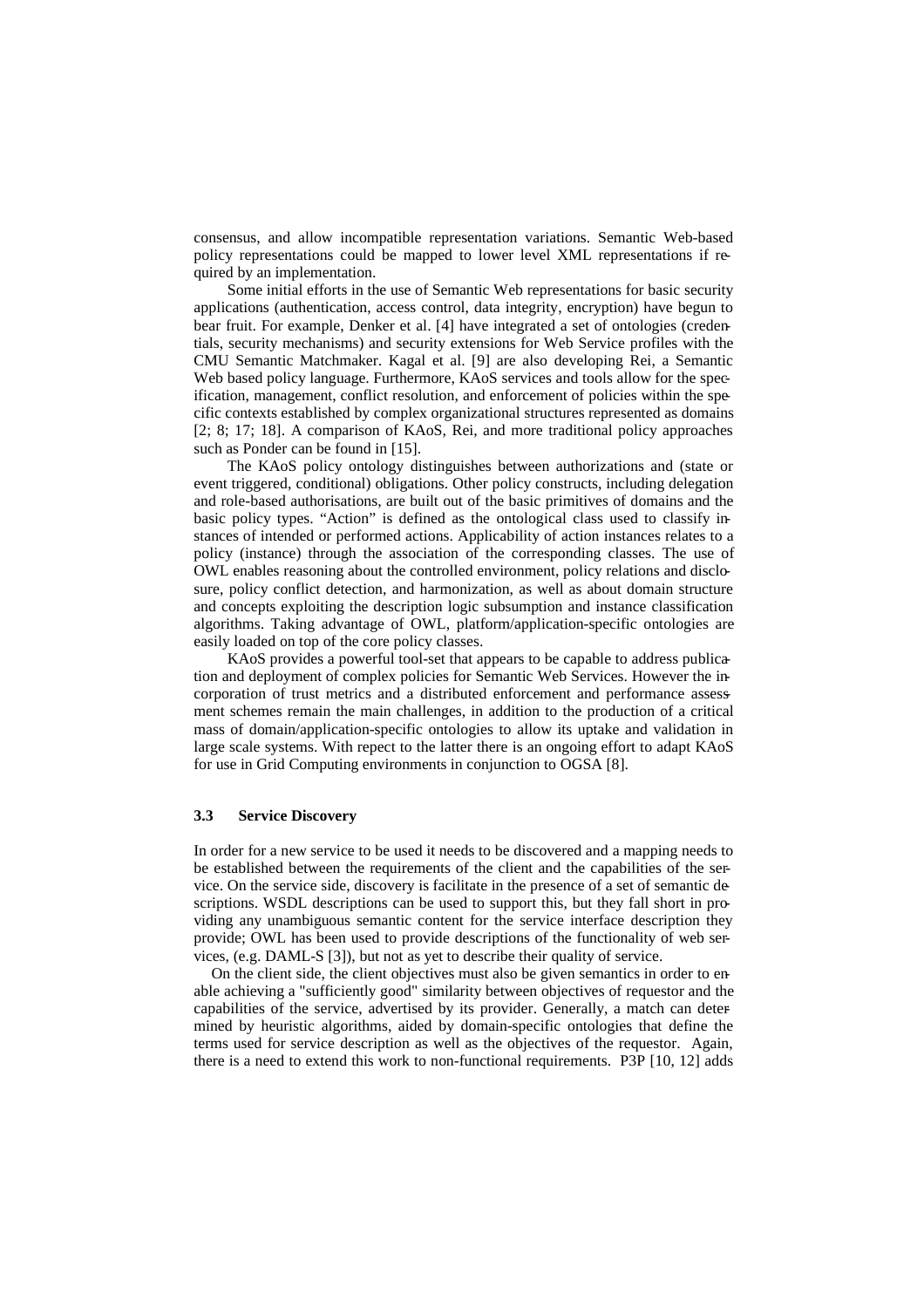policies and requirement of the client with respect to Privacy; this would need to be extended to express the wider quality-of-service expectations of the client.

#### **3.4 Service negotiation**

Once services have been discovered, there is a need to establish a relationship between the parties, (possibly mediated via third parties) and to negotiate the terms and conditions for the use of the service.

As part of this process, there is a step of trust evaluation, either from previous experience of one another, as recorded in a "trustbase" of trust valuations, or an evaluation of the trust value from recommendations from third parties, or a calculation of trust across the network via intermediate trust valuations. Preliminary work in calculating trust values across trust networks in the semantic web have been studied by Goldbeck, Hendler and Parsia [6; 7], and Richardson, Agrawal, and Domingos [14] which use a relatively straightforward model of trust which does not take into account context or uncertainty. They also consider reputation management, although this could be handled via an existing W3C recommendation, the Platform for Internet Content Selection (PICS [11]). This standard, designed originally for content filtering of web pages, can be used to express a general rating scheme, including for standards of reliability of web entities.

Once a trust valuation of the parties involved has been established an agreement needs to negotiated between the parties. This requires the interchange of vocabulary, and again the Ontology support provided via OWL in the Semantic Web is able to provide this mechanism; indeed as already noted, DAML-S has already started this for service descriptions, and KAoS for policies. We need to embed the trust valuations into the process, to use the expression of user requirements and preferences.

#### **3.5 Experience monitoring and policy enforcement**

Once an agreement has been established, then the client can start using the service. This usage may be long-lived, and the experience of the parties during the interaction may modify their behaviour for its remainder. For example, good experience may result in the loosening of restrictions and a higher-level of trust, changing the valuations in internal "trustbases", and reducing the policy enforcement overhead.

End-point enforcement of a web service in particular requires an agent:

- to interpret the data elements and procedure calls of messages, compare them with the rules in a policy statement and block unauthorized requests;
- to interpret outgoing messages in order to ensure that the service does not initiate communication with malicious agents or send unauthorized requests;
- to initiate an action or a specific request to another service in order to meet an obligation associated with the enforcement of a policy statement.

These processes are likely to take place largely internally to the services taking part, but nevertheless a common vocabulary for interpreting the action of the other and third parties is needed.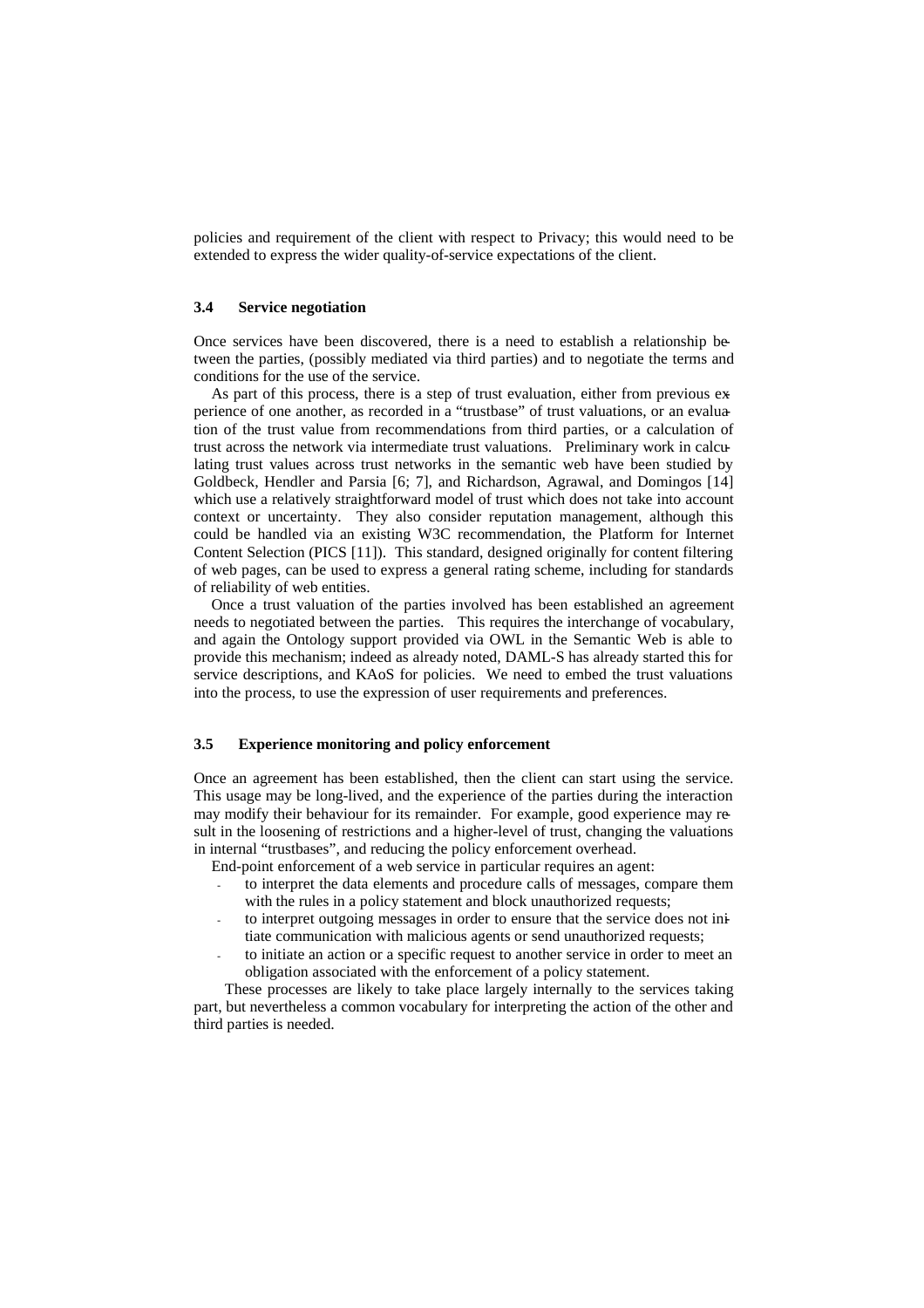#### **3.6 Service review**

After the interaction has been completed, there should be a stage of review when trust valuations are reassessed, policies modified in the light of experience, and any recommendations to third parties propagated, within the common vocabularies provided within the Semantic Web.

## **4 Conclusion**

Clearly, trust management, contract management and autonomic security mechanisms are important aspects in the practical deployment of the service architecture across different organisations, especially involving governmental and commercial organisations. Failure to provide adequate technical, legal and economic mechanisms to allow participants to act with confidence, will slow the acceptance the service architecture as an enabler of collaborations, and may prevent its uptake altogether, users instead using closed proprietary solutions which lack the benefits of an open system.

Semantic Web Services (e.g. http://www.swsi.org/) complement the rapidly advancing Web Services technology by defining and implementing new capabilities which more fully harness the power of Web Services through explicit representations of the semantics underlying Web resources. They provide an infrastructure capable of fully exploiting these semantics. Semantic Web Languages such as OWL extend RDF to allow users to specify ontologies composed of taxonomies of classes and inference rules. This is expected to allow software agents to understand and autonomously manipulate other agents or services, therefore enabling discovery, meaningful communication and collaboration among software agents and services, relying on control mechanisms that implement policy statements capturing human imposed constraints.

Thus the Semantic Web offers the infrastructure to share the vocabulary and semantic of policies and trust valuations. This has the advantage of using an established body of languages and tools designed to function over open distributed systems to leverage this sharing in an effective and economic manner. There has been some preliminary work in providing piece of this architecture carried out in different places. However, there has been no coherent scheme to bring these together in one policybased service architecture, as outlined in this paper. In future work, we propose to provide a unified view to instantiate this architecture and consider how to deploy it in practice.

### **Acknowledgements**

This work was supported by the European Commission funded project *Semantic-Web Advanced Development in Europe (SWAD-Europe).*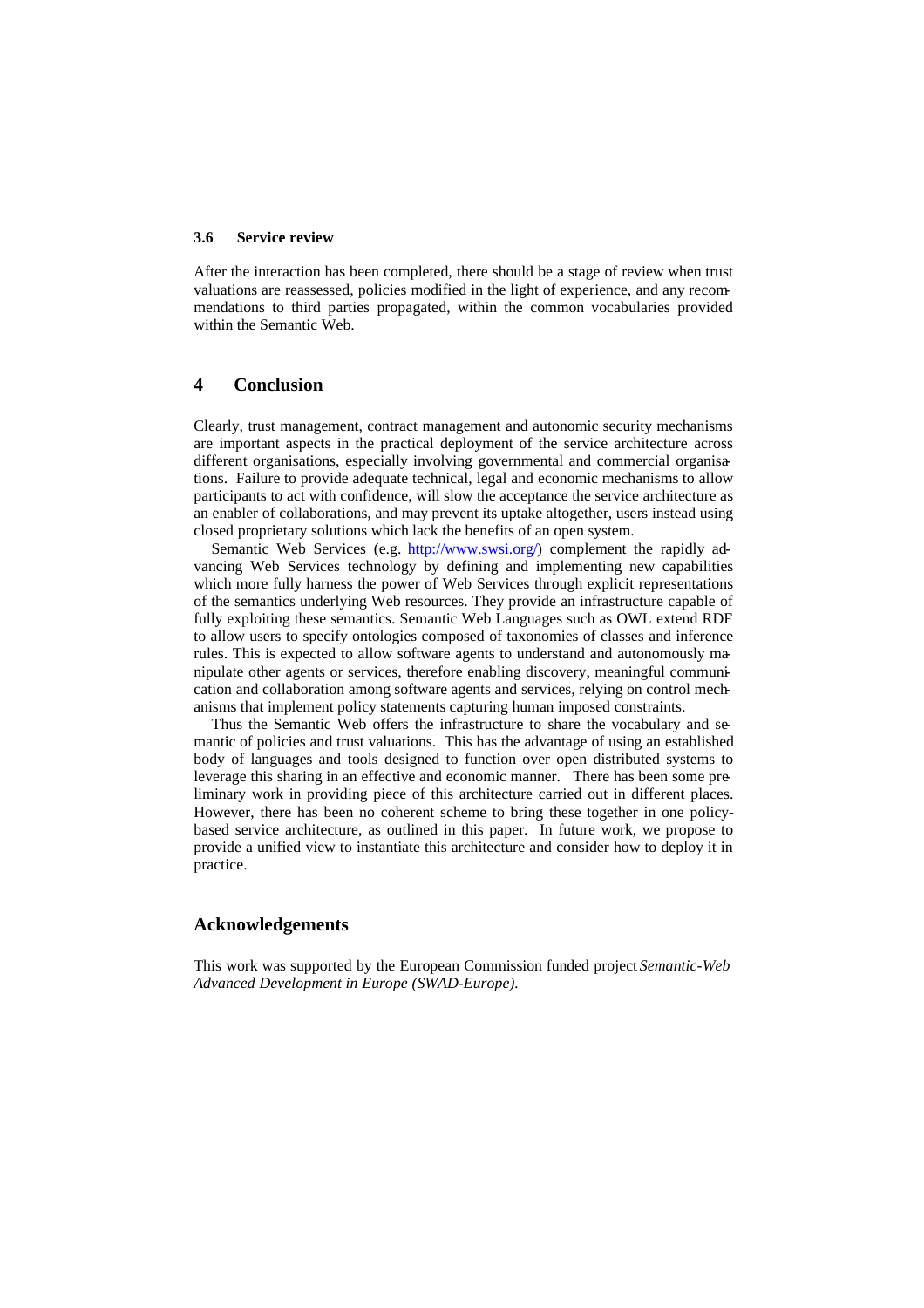### **References**

- [1] Berners-Lee, T., Hendler, J., and Lassila, 0.: The Semantic Web. Scientific American, May 2001
- [2] Bradshaw, J., Uszok, A., Jeffers, R., Suri, N., Hayes, P., Burstein, M., Acquisti, A., Benyo, B., Breedy, M., Carvalho, M., Diller, D., Johnson, M., Kulkarni, S., Lott, J., Sierhuis, M. and Van Hoof, R. Representation and reasoning about DAML-based policy and domain services in KAoS. In Proc. of The 2nd Int. Joint Conf. on Autonomous Agents and Multi Agent Systems (AAMAS2003).
- [3 ] DAML Services homepage http://www.daml.org/services/
- [4 ] Denker, G., Kagal, L., Finin, T., Paolucci, M. and Sycara, K.Security for DAML Web Services: Annotation and Matchmaking. In D. Fensel, K. Sycara, & J.Mylopoulos (Ed.), The Semantic Web—ISWC 2003. Proceedings of the 2nd International Semantic Web Conference, Sanibel Island, Florida, USA, October 2003, LNCS 2870.
- [5] Dimitrakos, T., Matthews, B. and Bicarregui, J. Towards supporting security and trust management policies on the Web. ERCIM Workshop 'The Role of Trust in e-Business' in conjunction with IFIP I3E conference on October 3, 2001.
- [6 ] Golbeck J., Parsia B., and Hendler J.: Trust networks on the semantic web. In Proceedings of Cooperative Intelligent Agents 2003, Helsinki, Finland, August 2003.
- [7] Golbeck, J. and Hendler, J. Inferring Reputation on the Semantic Web. http://www. mindswap.org/papers/GolbeckWWW04.pdf, submitted to WWW'04.
- [8] Johnson, M., Chang, P., Jeffers, R., Bradshaw, J. M., Soo, V.-W., Breedy, M. R., Bunch, L., Kulkarni, S., Lott, J., Suri, N., & Uszok, A. KAoS semantic policy and domain services: An application of DAML to Web services-based grid architectures. Proceedings of the AA-MAS 03 Workshop on Web Services and Agent-Based Engineering. Melbourne, Australia, 2003.
- [9] Kagal, K., Finin, T. and Anupam, J. A Logical Policy Language for a Pervasive Computing Environment., 4th IEEE Int. Workshop on Policies for Distributed Systems and Networks, Lake Como, 4-6 June, 2003.
- [10] McBride, B., Wenning, R. and Cranor, L.: An RDF Schema for P3P. W3C Note 25 January 2002 http://www.w3.org/TR/p3p-rdfschema
- [11] Platform for Internet Content Selection (PICS) http://www.w3.org/PICS
- [12]Platform for Privacy Preferences (P3P) Projecthttp://www.w3.org/P3P/
- [13] Resource Description Framework homepage http://www.w3.org/RDF/
- [14] Richardson, M., Agrawal, R. and Domingos, P. Trust Management and the Semantic Web In D. Fensel, K. Sycara, & J.Mylopoulos (Eds.), The Semantic Web—ISWC 2003. Proc. of the 2nd Int. Semantic Web Conf., Sanibel Island, Florida, USA, October 2003, LNCS 2870.
- [15] Tonti, G., Bradshaw, J. M., Jeffers, R., Montanari, R., Suri, N., & Uszok, A. (2003). Semantic Web languages for policy representation and reasoning: A comparison of KAoS, Rei, and Ponder. In D. Fensel, K. Sycara, & J.Mylopoulos (Eds.), The Semantic Web— ISWC 2003. Proc. of the 2nd Int. Semantic Web Conf., Sanibel Island, Florida, USA, October 2003, LNCS 2870.
- [16]Web-Ontology (WebOnt) Working Group homepage http://www.w3.org/2001/sw/WebOnt/
- [17] Uszok, A., Bradshaw, J., Jeffers, R., Suri, N., Hayes, P., Breedy, M., Bunch, L., Johnson, M., Kulkarni, S. and Lott, J. (2003). KAoS Policy and Domain Services: Toward a Description-Logic Approach to Policy Representation, Deconfliction and Enforcement. In Proc. of the IEEE Workshop on Policy 2003.
- [18] Uszok, A., Bradshaw, J., Jeffers, R., Johnson, M., Tate, A., Dalton, J. and Aitken, S. Policy and Contract Management for Semantic Web Services. to appear AAAI Spring Symposium, Stanford University, California, USA, March 2004.
- [19] XACML: Extensible Access Control Markup Language